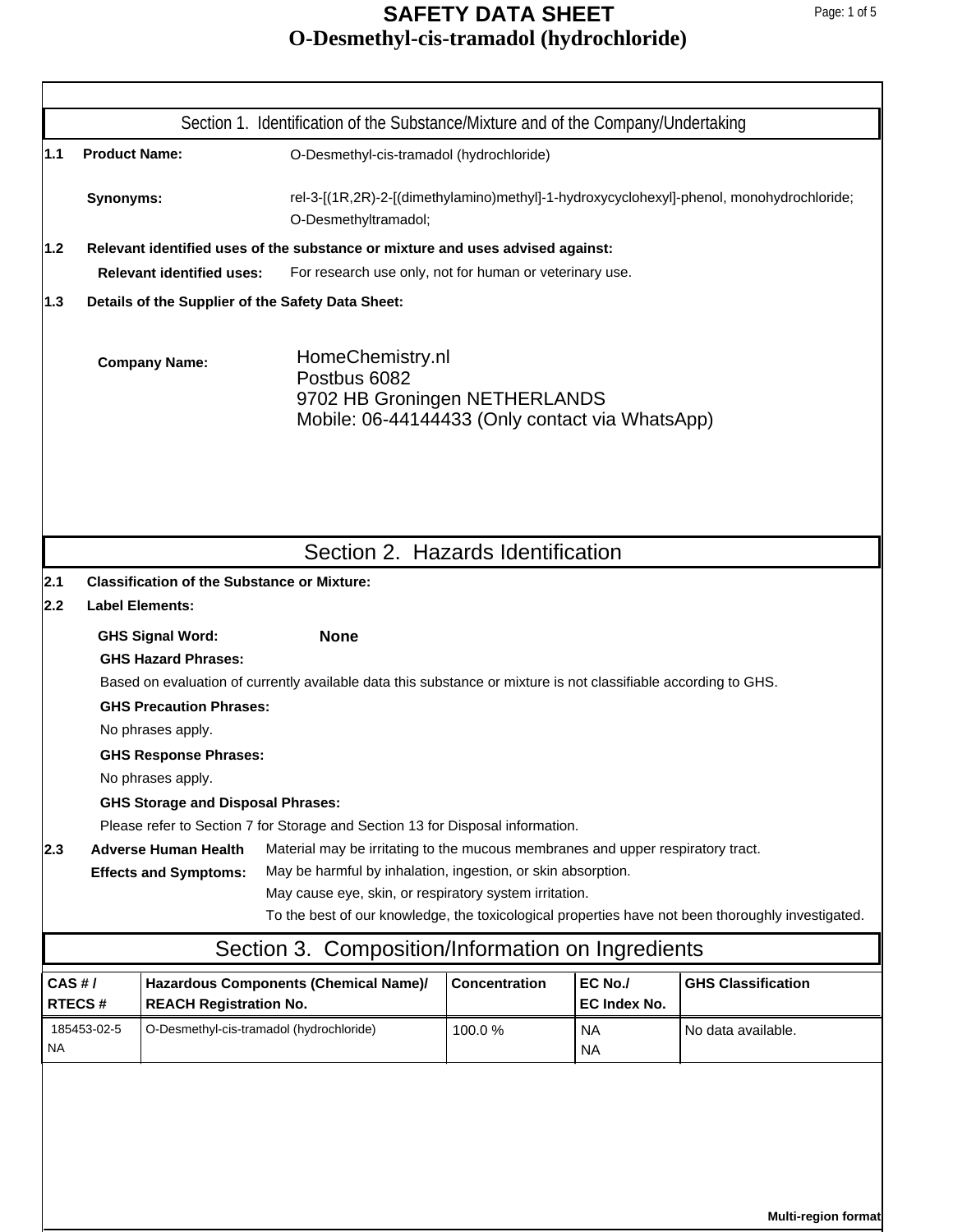|     |                                             | Section 4. First Aid Measures                                                                                                                                                                                            |
|-----|---------------------------------------------|--------------------------------------------------------------------------------------------------------------------------------------------------------------------------------------------------------------------------|
| 4.1 | <b>Description of First Aid</b>             |                                                                                                                                                                                                                          |
|     | <b>Measures:</b>                            |                                                                                                                                                                                                                          |
|     | In Case of Inhalation:                      | Remove to fresh air. If not breathing, give artificial respiration or give oxygen by trained personnel.<br>Get immediate medical attention.                                                                              |
|     |                                             | In Case of Skin Contact: Immediately wash skin with soap and plenty of water for at least 15 minutes. Remove contaminated<br>clothing. Get medical attention if symptoms occur. Wash clothing before reuse.              |
|     | In Case of Eye Contact:                     | Hold eyelids apart and flush eyes with plenty of water for at least 15 minutes. Have eyes examined<br>and tested by medical personnel.                                                                                   |
|     | In Case of Ingestion:                       | Wash out mouth with water provided person is conscious. Never give anything by mouth to an<br>unconscious person. Get medical attention. Do NOT induce vomiting unless directed to do so by<br>medical personnel.        |
|     |                                             | Section 5. Fire Fighting Measures                                                                                                                                                                                        |
| 5.1 | <b>Suitable Extinguishing</b>               | Use alcohol-resistant foam, carbon dioxide, water, or dry chemical spray.                                                                                                                                                |
|     | Media:                                      | Use water spray to cool fire-exposed containers.                                                                                                                                                                         |
|     | Media:                                      | Unsuitable Extinguishing A solid water stream may be inefficient.                                                                                                                                                        |
| 5.2 | Flammable Properties and No data available. |                                                                                                                                                                                                                          |
|     | Hazards:                                    |                                                                                                                                                                                                                          |
|     |                                             | No data available.                                                                                                                                                                                                       |
|     | Flash Pt:                                   | No data.                                                                                                                                                                                                                 |
|     | <b>Explosive Limits:</b>                    | UEL: No data.<br>LEL: No data.                                                                                                                                                                                           |
|     | <b>Autoignition Pt:</b>                     | No data.                                                                                                                                                                                                                 |
| 5.3 |                                             | Fire Fighting Instructions: As in any fire, wear self-contained breathing apparatus pressure-demand (NIOSH approved or                                                                                                   |
|     |                                             | equivalent), and full protective gear to prevent contact with skin and eyes.                                                                                                                                             |
|     |                                             | Section 6. Accidental Release Measures                                                                                                                                                                                   |
| 6.1 | <b>Protective Precautions,</b>              | Avoid raising and breathing dust, and provide adequate ventilation.                                                                                                                                                      |
|     | <b>Emergency Procedures:</b>                | Protective Equipment and As conditions warrant, wear a NIOSH approved self-contained breathing apparatus, or respirator,<br>and appropriate personal protection (rubber boots, safety goggles, and heavy rubber gloves). |
| 6.2 | <b>Environmental</b><br><b>Precautions:</b> | Take steps to avoid release into the environment, if safe to do so.                                                                                                                                                      |
| 6.3 |                                             | Methods and Material For Contain spill and collect, as appropriate.                                                                                                                                                      |
|     |                                             | Containment and Cleaning Transfer to a chemical waste container for disposal in accordance with local regulations.                                                                                                       |
|     | Up:                                         |                                                                                                                                                                                                                          |
|     |                                             | Section 7. Handling and Storage                                                                                                                                                                                          |
| 7.1 |                                             | Precautions To Be Taken Avoid breathing dust/fume/gas/mist/vapours/spray.                                                                                                                                                |
|     | in Handling:                                | Avoid prolonged or repeated exposure.                                                                                                                                                                                    |
| 7.2 |                                             | Precautions To Be Taken Keep container tightly closed.                                                                                                                                                                   |
|     | in Storing:                                 | Store in accordance with information listed on the product insert.                                                                                                                                                       |
|     |                                             | Section 8. Exposure Controls/Personal Protection                                                                                                                                                                         |
| 8.1 | <b>Exposure Parameters:</b>                 |                                                                                                                                                                                                                          |
|     |                                             |                                                                                                                                                                                                                          |
|     |                                             |                                                                                                                                                                                                                          |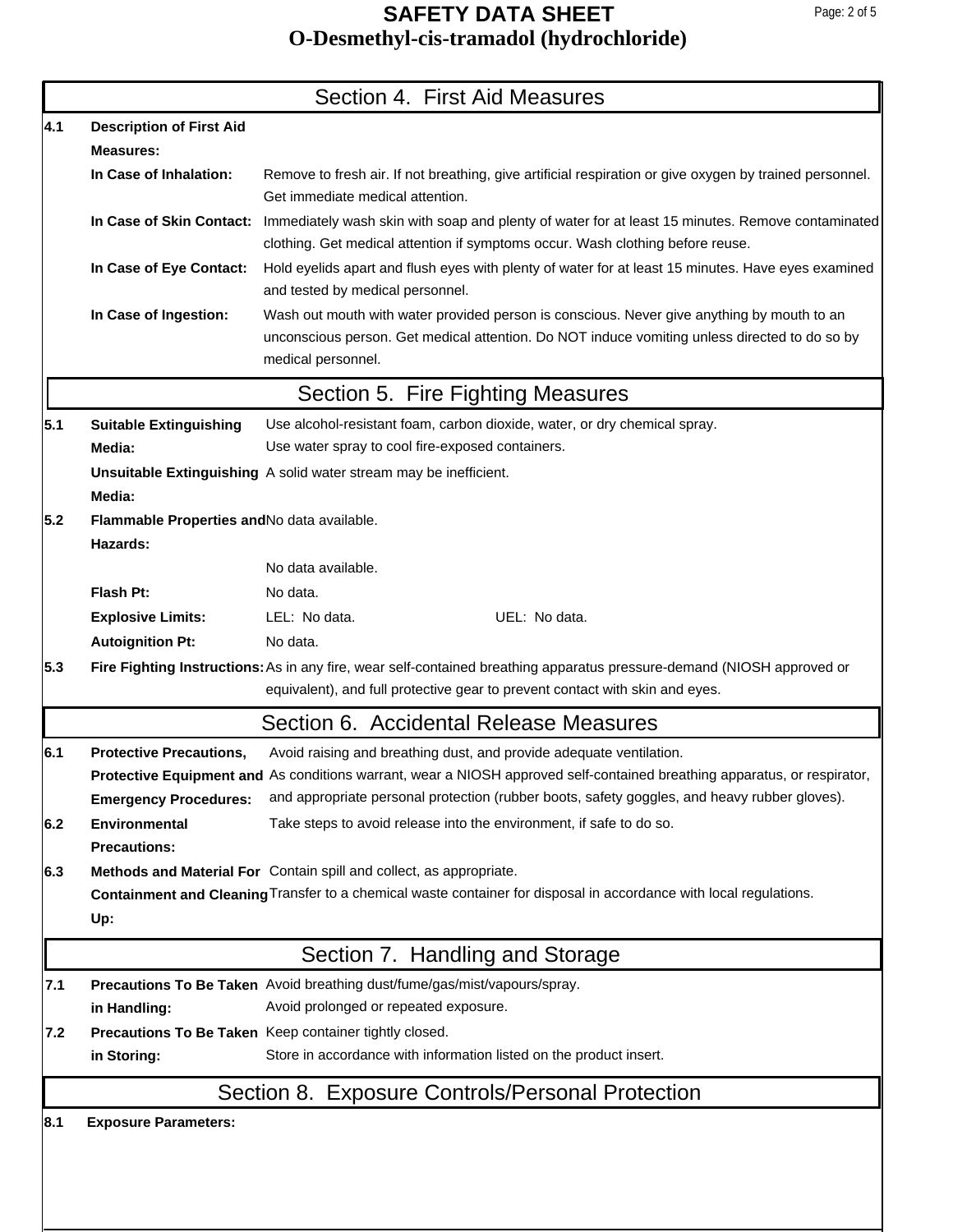| 8.2   | <b>Exposure Controls:</b>                                                                                              |                                                                                                      |  |  |  |  |  |
|-------|------------------------------------------------------------------------------------------------------------------------|------------------------------------------------------------------------------------------------------|--|--|--|--|--|
| 8.2.1 | <b>Engineering Controls</b>                                                                                            | Use process enclosures, local exhaust ventilation, or other engineering controls to control airborne |  |  |  |  |  |
|       | (Ventilation etc.):                                                                                                    | levels below recommended exposure limits.                                                            |  |  |  |  |  |
| 8.2.2 | <b>Personal protection equipment:</b>                                                                                  |                                                                                                      |  |  |  |  |  |
|       | <b>Eye Protection:</b>                                                                                                 | Safety glasses                                                                                       |  |  |  |  |  |
|       | <b>Protective Gloves:</b>                                                                                              | Compatible chemical-resistant gloves                                                                 |  |  |  |  |  |
|       | Other Protective Clothing: Lab coat                                                                                    |                                                                                                      |  |  |  |  |  |
|       | <b>Respiratory Equipment</b>                                                                                           | NIOSH approved respirator, as conditions warrant.                                                    |  |  |  |  |  |
|       | (Specify Type):                                                                                                        |                                                                                                      |  |  |  |  |  |
|       | Work/Hygienic/Maintenan Do not take internally.                                                                        |                                                                                                      |  |  |  |  |  |
|       | Facilities storing or utilizing this material should be equipped with an eyewash and a safety shower.<br>ce Practices: |                                                                                                      |  |  |  |  |  |
|       |                                                                                                                        | Wash thoroughly after handling.                                                                      |  |  |  |  |  |
|       |                                                                                                                        | No data available.                                                                                   |  |  |  |  |  |
|       |                                                                                                                        |                                                                                                      |  |  |  |  |  |
|       |                                                                                                                        | Section 9. Physical and Chemical Properties                                                          |  |  |  |  |  |
| 9.1   | <b>Information on Basic Physical and Chemical Properties</b>                                                           |                                                                                                      |  |  |  |  |  |
|       | <b>Physical States:</b>                                                                                                | [ ] Gas<br>[ ] Liquid<br>[X] Solid                                                                   |  |  |  |  |  |
|       | <b>Appearance and Odor:</b>                                                                                            | A neat solid                                                                                         |  |  |  |  |  |
|       | pH:                                                                                                                    | No data.                                                                                             |  |  |  |  |  |
|       | <b>Melting Point:</b>                                                                                                  | No data.                                                                                             |  |  |  |  |  |
|       | <b>Boiling Point:</b>                                                                                                  | No data.                                                                                             |  |  |  |  |  |
|       | Flash Pt:                                                                                                              | No data.                                                                                             |  |  |  |  |  |
|       | <b>Evaporation Rate:</b>                                                                                               | No data.                                                                                             |  |  |  |  |  |
|       | Flammability (solid, gas):                                                                                             | No data available.                                                                                   |  |  |  |  |  |
|       | <b>Explosive Limits:</b>                                                                                               | LEL: No data.<br>UEL: No data.                                                                       |  |  |  |  |  |
|       | Vapor Pressure (vs. Air or mm                                                                                          | No data.                                                                                             |  |  |  |  |  |
|       | $Hg$ :                                                                                                                 | No data.                                                                                             |  |  |  |  |  |
|       | Vapor Density (vs. Air = 1):                                                                                           |                                                                                                      |  |  |  |  |  |
|       | Specific Gravity (Water = 1):                                                                                          | No data.                                                                                             |  |  |  |  |  |
|       | <b>Solubility in Water:</b>                                                                                            | No data.                                                                                             |  |  |  |  |  |
|       | <b>Solubility Notes:</b><br><b>Octanol/Water Partition</b>                                                             | No data.                                                                                             |  |  |  |  |  |
|       | <b>Coefficient:</b>                                                                                                    |                                                                                                      |  |  |  |  |  |
|       | <b>Autoignition Pt:</b>                                                                                                | No data.                                                                                             |  |  |  |  |  |
|       | <b>Decomposition Temperature:</b>                                                                                      | No data.                                                                                             |  |  |  |  |  |
|       | <b>Viscosity:</b>                                                                                                      | No data.                                                                                             |  |  |  |  |  |
| 9.2   | <b>Other Information</b>                                                                                               |                                                                                                      |  |  |  |  |  |
|       | <b>Percent Volatile:</b>                                                                                               | No data.                                                                                             |  |  |  |  |  |
|       |                                                                                                                        | C15H23NO2 • HCI<br>285.8                                                                             |  |  |  |  |  |
|       | <b>Molecular Formula &amp; Weight:</b>                                                                                 |                                                                                                      |  |  |  |  |  |
|       |                                                                                                                        |                                                                                                      |  |  |  |  |  |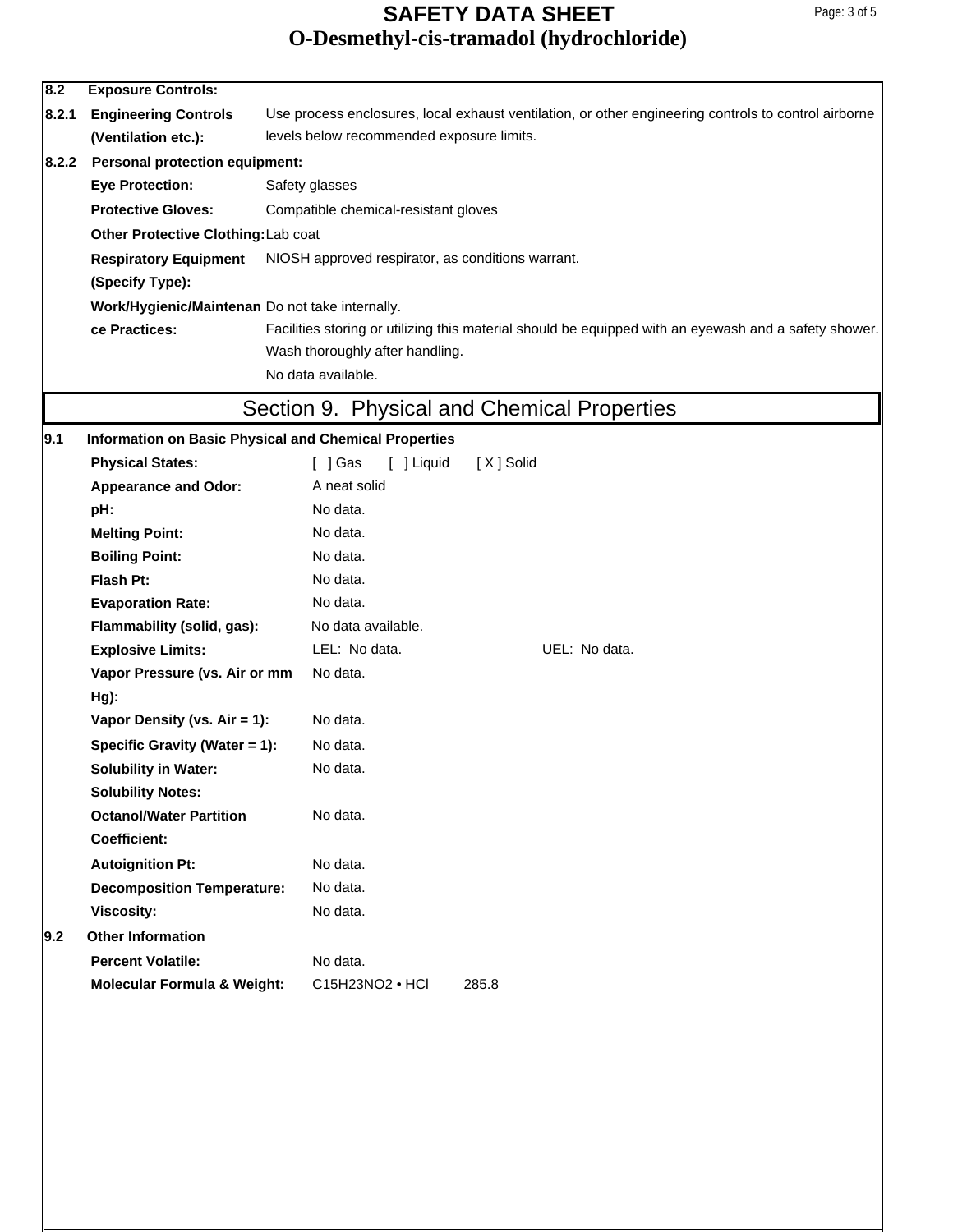|      |                                                     |                                  | Section 10. Stability and Reactivity                                                     |            |             |              |             |  |  |
|------|-----------------------------------------------------|----------------------------------|------------------------------------------------------------------------------------------|------------|-------------|--------------|-------------|--|--|
| 10.1 | <b>Reactivity:</b>                                  |                                  | No data available.                                                                       |            |             |              |             |  |  |
| 10.2 | <b>Stability:</b>                                   |                                  | Unstable [ ]<br>Stable [X]                                                               |            |             |              |             |  |  |
| 10.3 | <b>Stability Note(s):</b>                           |                                  | Stable if stored in accordance with information listed on the product insert.            |            |             |              |             |  |  |
|      | <b>Polymerization:</b>                              |                                  | Will not occur [X]<br>Will occur [ ]                                                     |            |             |              |             |  |  |
| 10.4 | <b>Conditions To Avoid:</b>                         |                                  | No data available.                                                                       |            |             |              |             |  |  |
| 10.5 | Incompatibility - Materials strong oxidizing agents |                                  |                                                                                          |            |             |              |             |  |  |
|      | To Avoid:                                           |                                  |                                                                                          |            |             |              |             |  |  |
| 10.6 | <b>Hazardous</b>                                    |                                  | No data available.                                                                       |            |             |              |             |  |  |
|      | Decomposition or                                    |                                  |                                                                                          |            |             |              |             |  |  |
|      | <b>Byproducts:</b>                                  |                                  |                                                                                          |            |             |              |             |  |  |
|      |                                                     |                                  | Section 11. Toxicological Information                                                    |            |             |              |             |  |  |
| 11.1 | Information on                                      |                                  | The toxicological effects of this product have not been thoroughly studied.              |            |             |              |             |  |  |
|      |                                                     | <b>Toxicological Effects:</b>    |                                                                                          |            |             |              |             |  |  |
|      | CAS#                                                |                                  | <b>Hazardous Components (Chemical Name)</b>                                              | <b>NTP</b> | <b>IARC</b> | <b>ACGIH</b> | <b>OSHA</b> |  |  |
|      | 185453-02-5                                         |                                  | O-Desmethyl-cis-tramadol (hydrochloride)                                                 | n.a.       | n.a.        | n.a.         | n.a.        |  |  |
|      |                                                     |                                  | Section 12. Ecological Information                                                       |            |             |              |             |  |  |
| 12.1 | <b>Toxicity:</b>                                    |                                  | Avoid release into the environment.                                                      |            |             |              |             |  |  |
|      |                                                     |                                  | Runoff from fire control or dilution water may cause pollution.                          |            |             |              |             |  |  |
| 12.2 | Persistence and                                     |                                  | No data available.                                                                       |            |             |              |             |  |  |
|      | Degradability:                                      |                                  |                                                                                          |            |             |              |             |  |  |
| 12.3 | <b>Bioaccumulative</b>                              |                                  | No data available.                                                                       |            |             |              |             |  |  |
|      | Potential:                                          |                                  |                                                                                          |            |             |              |             |  |  |
| 12.4 | <b>Mobility in Soil:</b>                            |                                  | No data available.                                                                       |            |             |              |             |  |  |
| 12.5 |                                                     |                                  | <b>Results of PBT and vPvB</b> No data available.                                        |            |             |              |             |  |  |
|      | assessment:                                         |                                  |                                                                                          |            |             |              |             |  |  |
| 12.6 |                                                     | Other adverse effects:           | No data available.                                                                       |            |             |              |             |  |  |
|      |                                                     |                                  | Section 13. Disposal Considerations                                                      |            |             |              |             |  |  |
| 13.1 |                                                     |                                  | Waste Disposal Method: Dispose in accordance with local, state, and federal regulations. |            |             |              |             |  |  |
|      |                                                     |                                  | Section 14. Transport Information                                                        |            |             |              |             |  |  |
| 14.1 |                                                     | <b>LAND TRANSPORT (US DOT):</b>  |                                                                                          |            |             |              |             |  |  |
|      |                                                     | <b>DOT Proper Shipping Name:</b> | Not dangerous goods.                                                                     |            |             |              |             |  |  |
|      | <b>DOT Hazard Class:</b>                            |                                  |                                                                                          |            |             |              |             |  |  |
|      | <b>UN/NA Number:</b>                                |                                  |                                                                                          |            |             |              |             |  |  |
| 14.1 |                                                     |                                  | <b>LAND TRANSPORT (European ADR/RID):</b>                                                |            |             |              |             |  |  |
|      |                                                     | <b>ADR/RID Shipping Name:</b>    | Not dangerous goods.                                                                     |            |             |              |             |  |  |
|      | <b>UN Number:</b>                                   |                                  |                                                                                          |            |             |              |             |  |  |
|      | <b>Hazard Class:</b>                                |                                  |                                                                                          |            |             |              |             |  |  |
|      |                                                     |                                  |                                                                                          |            |             |              |             |  |  |
|      |                                                     |                                  |                                                                                          |            |             |              |             |  |  |
|      |                                                     |                                  |                                                                                          |            |             |              |             |  |  |
|      |                                                     |                                  |                                                                                          |            |             |              |             |  |  |
|      |                                                     |                                  |                                                                                          |            |             |              |             |  |  |